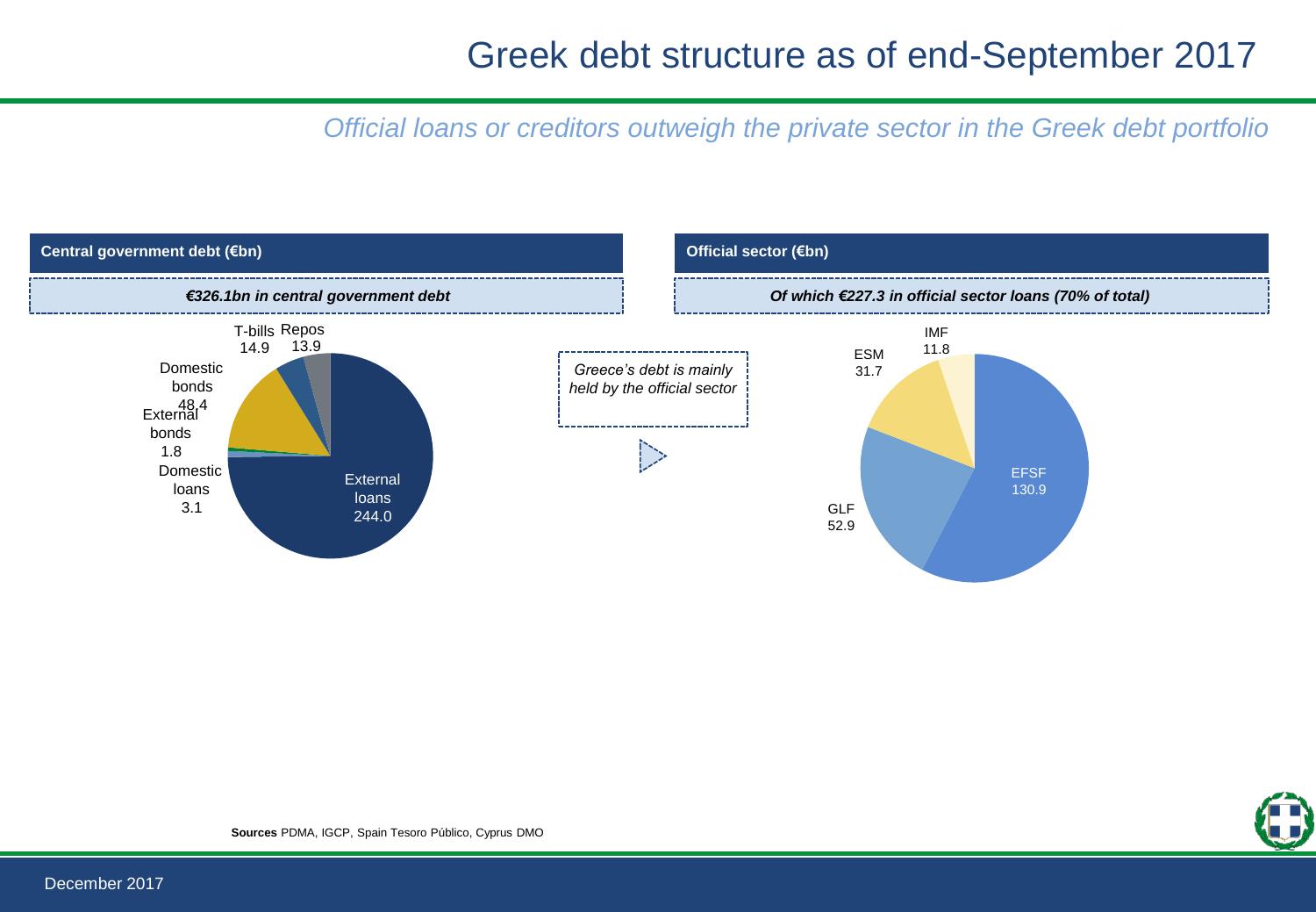### Greek debt maturity profile

#### *Following the November 2017 PSI bond swap*

**Debt repayments – excluding T-bills and repos (€bn)** 

#### **Comments**

- *18.6 years weighted average maturity (WAM)*
- *2019 repayment peak in the postprogramme period partly addressed via July 2017 tender (c.€1.5bn pushed to 2022)*
- *WAM of 32 years on EFSF loans following implementation of short-term debt relief measures (January 2017)*
- *EFSF repayments could be further managed / adjusted depending on GDP growth as part of medium-term debt relief measures*



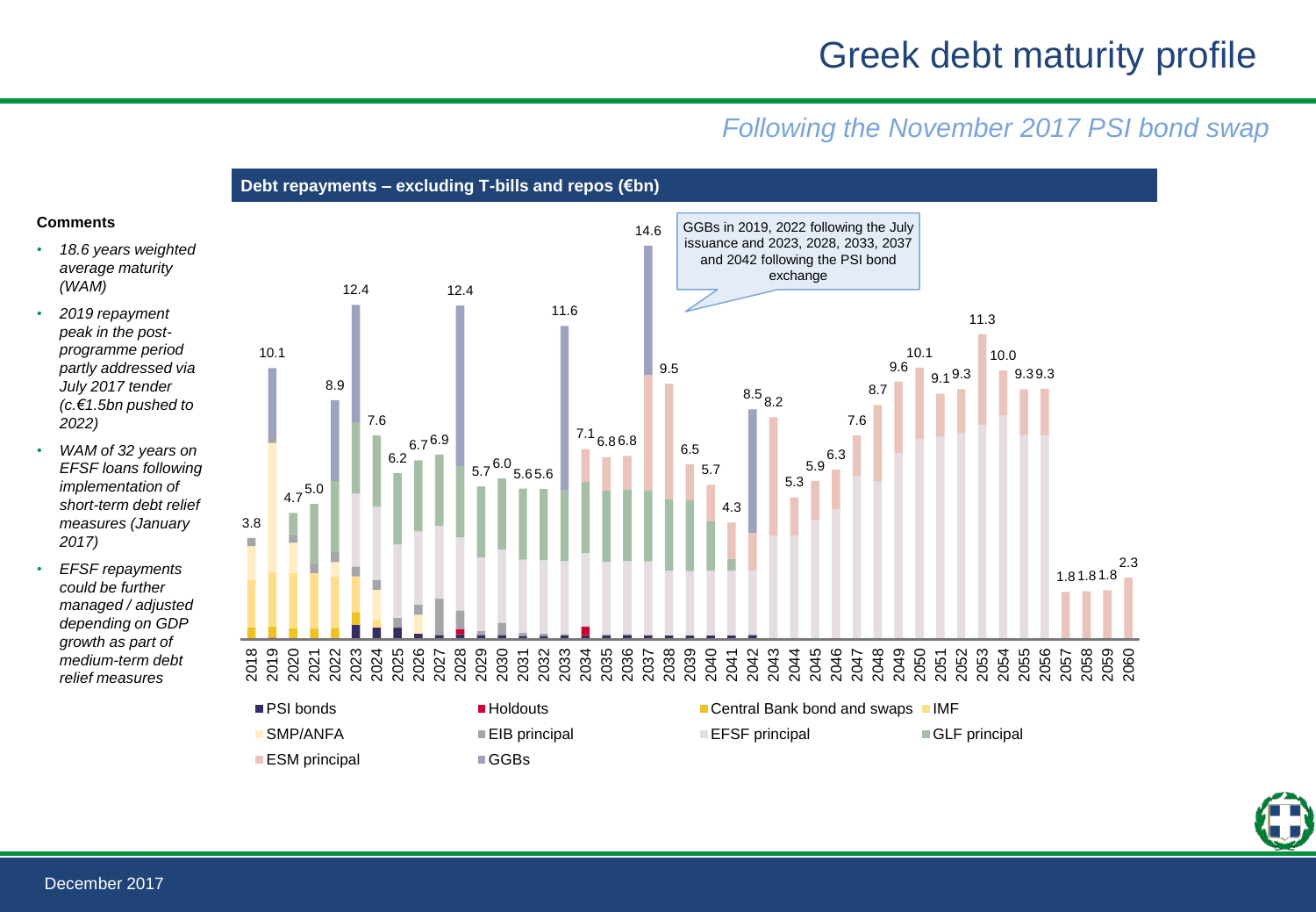### Favourable terms make up for a high debt load

#### *Exceptionally long maturities and low rates to contain debt service in the very long term*



December 2017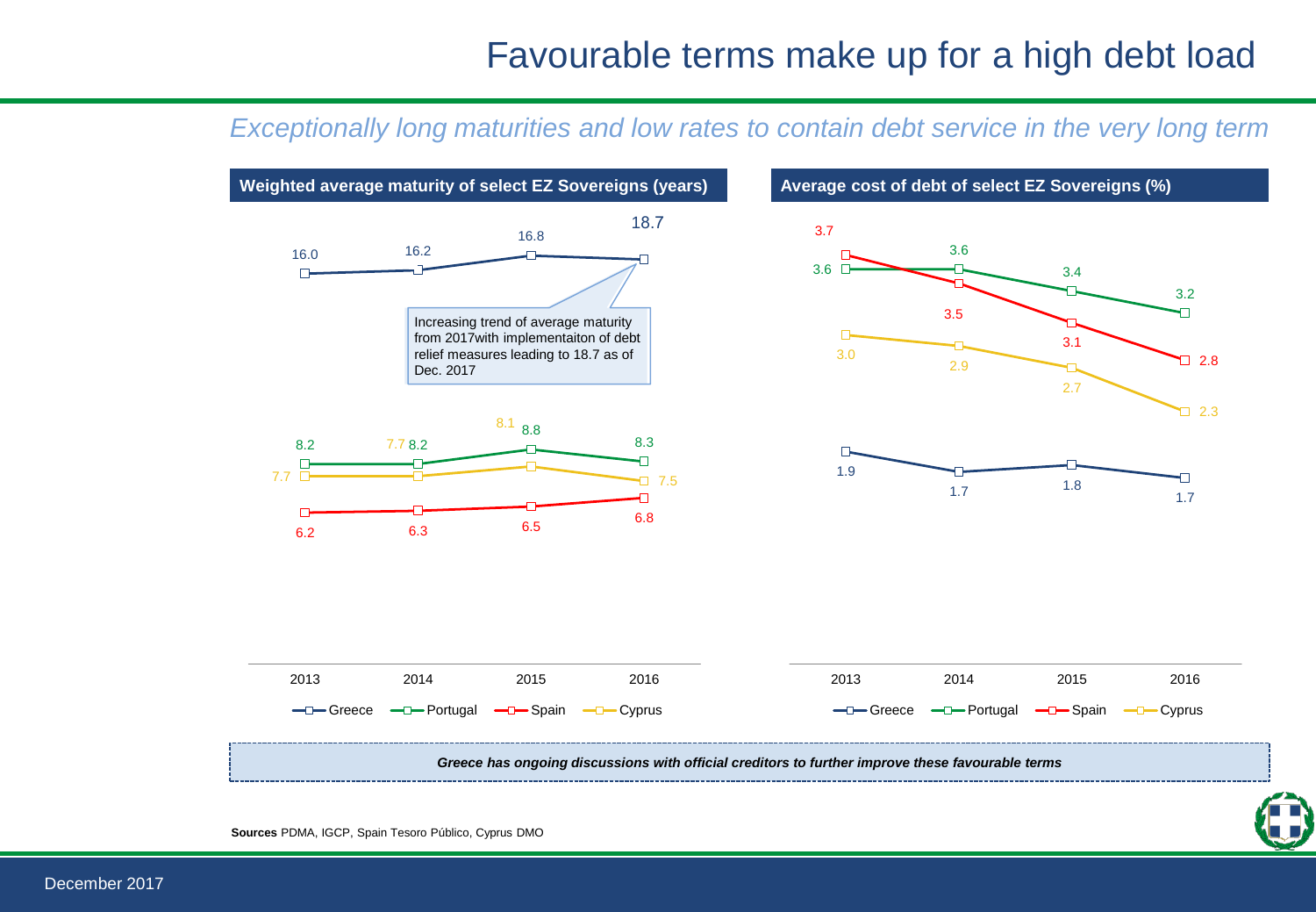# Ongoing measures on official loans to further improve portfolio resilience

*Shielding debt service from interest rate risk and growth downturns* 



# **(% of total) Short-term debt relief measures**

- $\triangleright$  The debt portfolio's floating component is being reduced to shield Greece from a potential hike in interest rates
- As part of the "short-term debt relief measures" implemented since January 2017, the ESM:
	- **Enters in swap agreements to fix the interest rate on** existing ESM loans
	- **Exchanges floating bank recap notes with fixed rate notes**
	- Applies fixed rates to new loans to Greece